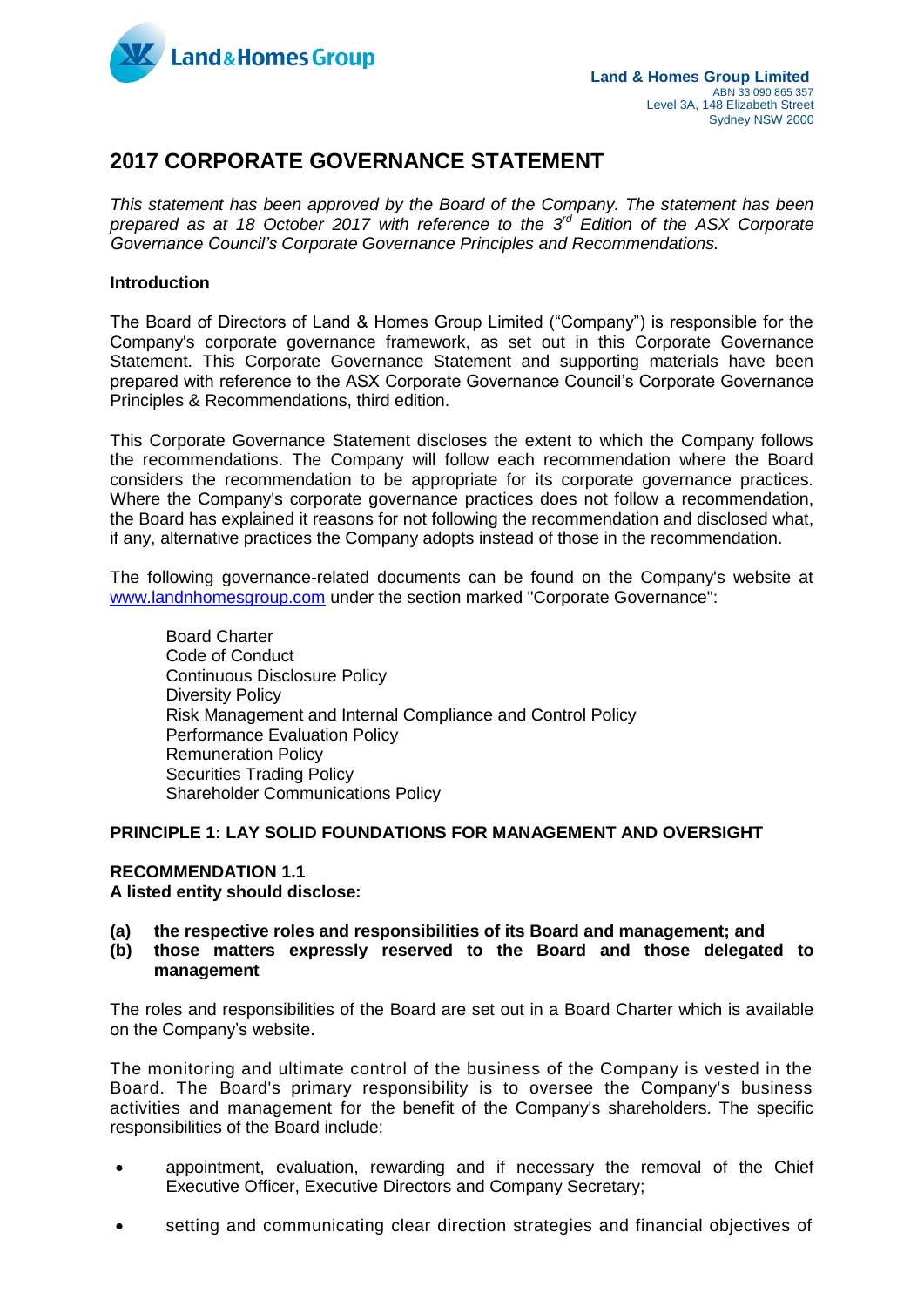the company; input into and final approval of management's development of corporate strategy and performance objectives;

- monitoring actual performance against planned performance expectations and reviewing operating information at a requisite level, to understand at all times the financial and operating conditions of the Company including the reviewing and approving of annual and bi-annual budgets;
- monitoring senior management's performance and implementation of strategy and ensuring appropriate resources are available;
- reviewing and ratifying systems of risk management and internal compliance and control, codes of conduct and legal compliance;
- approving and monitoring the progress of major capital expenditure, capital management, acquisitions and divestitures;
- monitoring the Group's medium term capital and cash flow requirements;
- satisfying itself that the financial statements of the Company fairly and accurately set out the financial position and financial performance of the Company for the period under review; satisfying itself that there are appropriate reporting systems and controls in place to assure the Board that proper operational, financial, compliance, and internal control processes are in place and functioning appropriately;
- ensuring that appropriate external audit arrangements are in place and operating effectively; overall corporate governance of the Company, including conducting regular reviews of the balance of responsibilities within the Company to ensure division of functions remain appropriate to the needs of the Company;
- monitoring and ensuring compliance with all of the Company's legal obligations, particularly those obligations relating to the environment, native title, cultural heritage and occupational health and safety; and
- reporting to shareholders.

Management is charged with the day to day running and administration of the Company consistent with the objectives and policies as set down by the Board. Within this framework, the Executive Director is directly accountable to the Board for the performance of the management team.

## **RECOMMENDATION 1.2**

#### **A listed entity should:**

- **(a) undertake appropriate checks before appointing a person, or putting forward to security holders a candidate for election, as a Director; and**
- **(b) provide security holders with all material information in its possession relevant to a decision whether or not to elect or re-elect a Director.**

In determining candidates to join the Board the Board will evaluate the mix of skills, experience, expertise and diversity of the existing Board. In particular, the board will seek to identify the particular skills that will best increase the Board's effectiveness. Consideration will also be given to the balance of independent Directors. Any appointment made by the Board will be subject to ratification by shareholders at the next general meeting.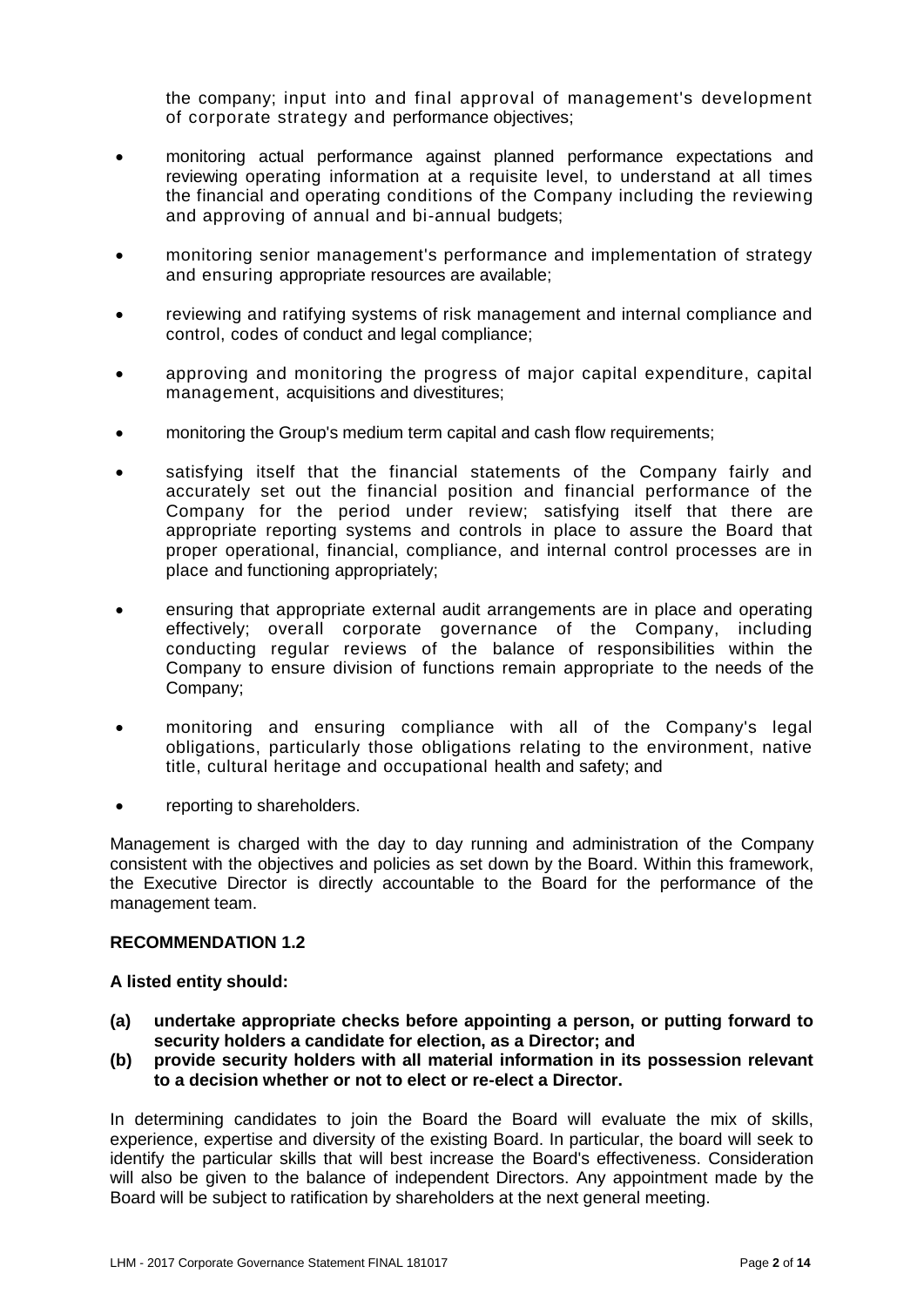Prior to the appointment of a new director the Board will undertake appropriate checks to ensure that the person's character, experience and education are appropriate for the position which may include criminal history and bankruptcy checks.

The Company will include all material information in its possession relevant to a decision whether or not to elect or re-elect a Director in the relevant Notice of Meeting. Information relating to each of the Directors is also provided on the Company's website.

## **RECOMMENDATION 1.3**

## **A listed entity should have a written agreement with each Director and senior executive setting out the terms of their appointment.**

Each Board member will have a written letter of appointment or executive contract setting out the terms of his or her appointment. New Directors will be familiarised with the Company by undertaking an induction program, which shall be arranged by the Company Secretary.

Directors are not appointed for a fixed term but are, excluding any Managing Director, subject to re-election by shareholders at least every three years in accordance with the Constitution of the Company.

A Director appointed to fill a casual vacancy or as an addition to the Board, only holds office until the next general meeting of shareholders and must then retire. After providing for the foregoing, one-third of the remaining Directors (excluding the Managing Director) must retire at each Annual General Meeting of shareholders.

The Company also maintains written agreements with each of its senior executives which set out the terms of their appointment.

#### **RECOMMENDATION 1.4**

## **The Company Secretary of a listed entity should be accountable directly to the board, through the chair, on all matters to do with the proper functioning of the board.**

The Company Secretary has been appointed on the basis that he will be accountable directly to the Board, through the chair, on all matters to do with the proper functioning of the Board.

All Directors of the board have access to the Company Secretary who is appointed by the Board. The Company Secretary reports to the Chairman, in particular to matters relating to corporate governance.

#### **RECOMMENDATION 1.5**

#### **A listed entity should:**

- **(a) have a diversity policy which includes requirements for the board or a relevant committee of the Board to set measurable objectives for achieving gender diversity and to assess annually both the objectives and the entity's progress in achieving them;**
- **(b) disclose that policy or a summary of it; and**
- **(c) disclose as at the end of each reporting period the measurable objectives for achieving gender diversity set by the board or a relevant committee of the Board in accordance with the entity's diversity policy and its progress towards achieving them, and either:**
	- **(1) the respective proportions of men and women on the Board, in senior executive positions and across the whole organisation (including how the entity has defined "senior executive" for these purposes); or**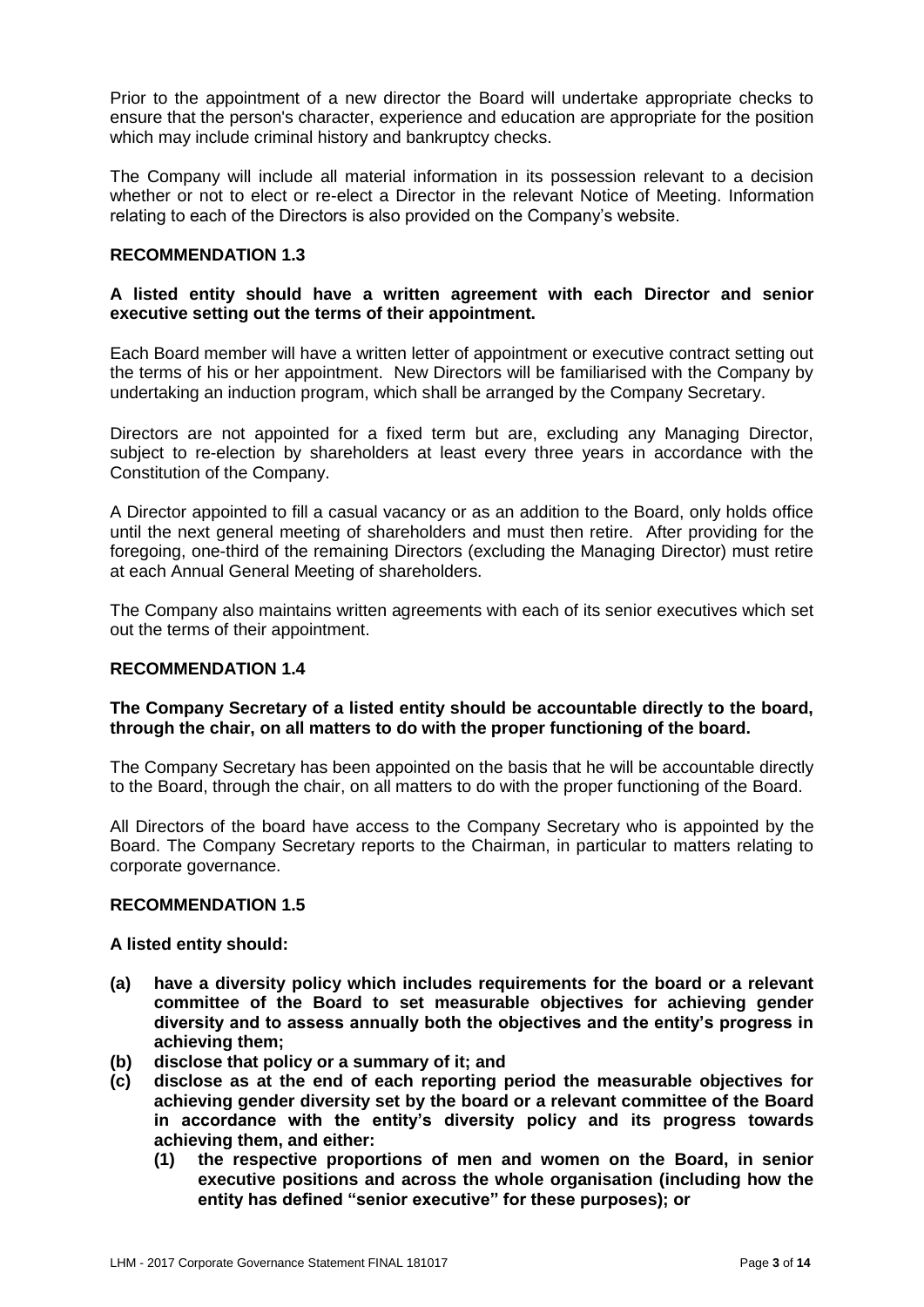## **(2) if the entity is a "relevant employer" under the Workplace Gender Equality Act, the entity's most recent "Gender Equality Indicators", as defined in and published under that Act.**

The Company believes that the promotion of diversity on its Board and within the organisation generally is good practice.

The Board acknowledges the benefits of and will seek to achieve diversity during the process of employment at all levels without detracting from the principal criteria for selection and promotion of people to work within the Company based on merit.

The Company has established a Diversity Policy, which provides the Board with objectives for achieving diversity that are appropriate for the Company.

The Company presently has only a small number of full time employees. The Board considers that due to the size of the Company setting measurable diversity objectives is not appropriate with its practice currently being to hire the most appropriate candidate for the position to be filled having regard to the activities to be undertaken in the role. As the Company increases in size the board will consider setting measurable objectives.

The Board is currently comprised of 9 members of which 2 are women.

## **RECOMMENDATION 1.6**

#### **A listed entity should:**

- **(a) have and disclose a process for periodically evaluating the performance of the Board, its committees and individual Directors; and**
- **(b) disclose, in relation to each reporting period, whether a performance evaluation was undertaken in the reporting period in accordance with that process.**

The Chair has the overall responsibility for evaluating the Board, any committees established and, when appropriate, individual directors on an annual basis.

The method and scope of the performance evaluation will be set by the Chair and which may include a Board self-assessment checklist to be completed by each Director. The Chairperson may also use an independent adviser to assist in the review.

The performance of Executive Directors will be reviewed by the Board. The Board (or Directors nominated by the board) will conduct a formal performance evaluation of any Executive Directors annually to review performance against KPIs set for the previous year, and to establish KPIs for the forthcoming year.

No formal performance evaluation was undertaken during the reporting period.

#### **RECOMMENDATION 1.7**

#### **A listed entity should:**

- **(a) have and disclose a process for periodically evaluating the performance of its senior executives; and**
- **(b) disclose, in relation to each reporting period, whether a performance evaluation was undertaken in the reporting period in accordance with that process.**

Currently, the Board does not have a formal policy for the evaluation of the performance of its senior executives.

The Executive Director will review the performance of the senior executives. The Executive Director will conduct a performance evaluation of the senior executives by meeting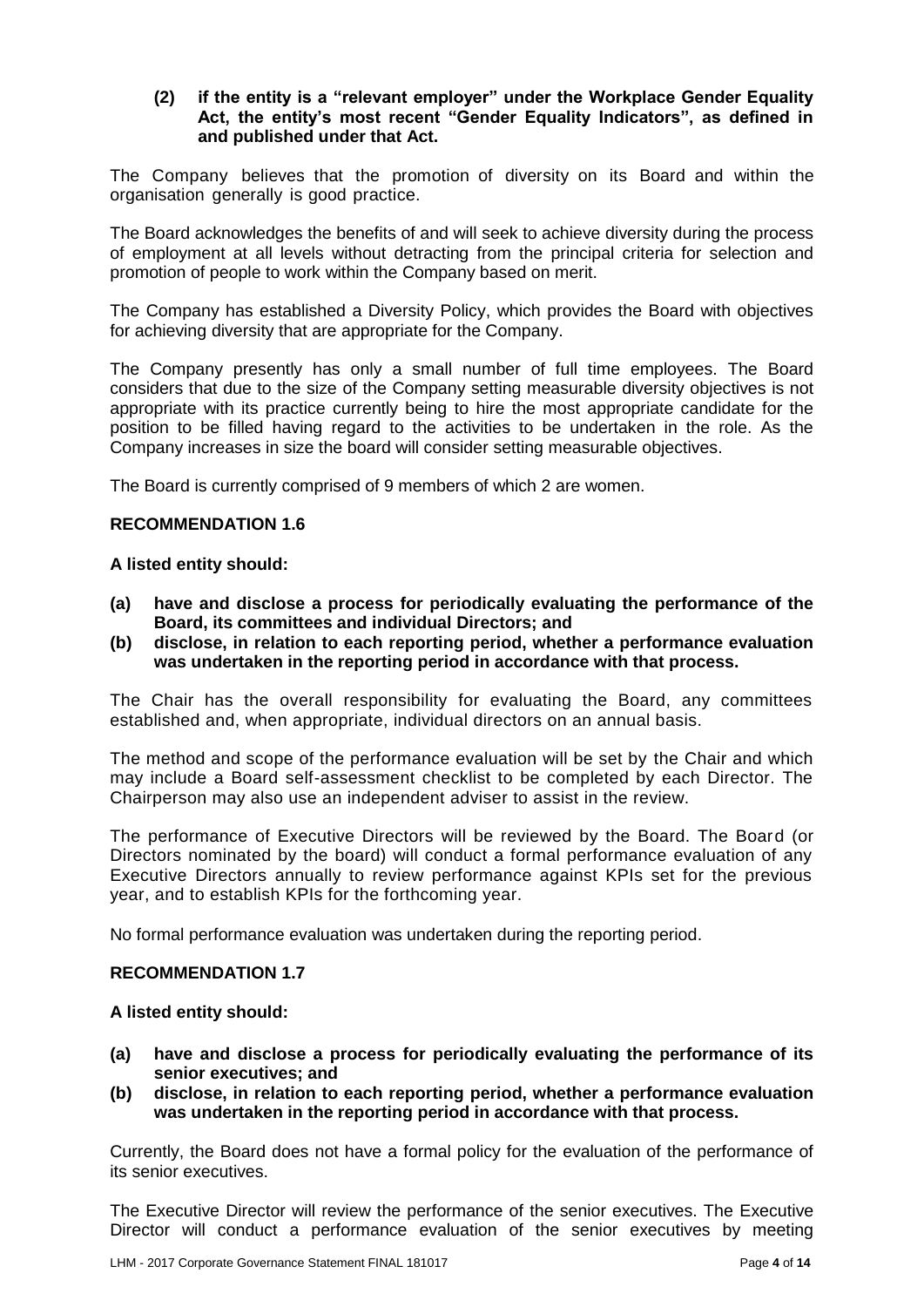individually with each senior executive on a yearly basis to review performance against the senior executive's responsibilities as outlined in his or her contract with the Company and against key performance indicators (KPI's) set for the senior executive set by the Executive Director or the Board.

As the Company expands, the Board intends to establish formal, quantitative and qualitative performance evaluation procedures.

No formal performance evaluation of senior executives was undertaken during the reporting period.

## **PRINCIPLE 2: STRUCTURE THE BOARD TO ADD VALUE**

#### **RECOMMENDATION 2.1**

## **The Board of a listed entity should:**

- **(a) have a nomination committee which:**
	- **(1) has at least three members, a majority of whom are independent Directors, and**
	- **(2) is chaired by an independent director; and disclose**
	- **(3) the charter of the committee**
	- **(4) the members of the committee; and**
	- **(5) as at the end of each reporting period, the number of times the committee met throughout the period and the individual attendances of the members at those meetings; or**
- **(b) if it does not have a nomination committee, disclose that fact and the processes it employs to address Board succession issues and to ensure that the Board has the appropriate balance of skills, knowledge, experience, independence and diversity to enable it to discharge its duties and responsibilities effectively**

The Board does have a Nomination and Remuneration Committee.

The Committee is comprised of four members being Mr. Choon Keng Kho, Mr Chuan Thye Patrick Kho, Ms. Kwee Jee Lee and Mr. Kim Huat Koh of which only Ms. Lee and Mr. Koh are independent Directors. The Committee is chaired by Mr. Choon Keng Kho who is not an independent Director and is also Chairman of the Board.

The Committee has not established a formal charter.

#### **RECOMMENDATION 2.2**

#### **A listed entity should have and disclose a Board skills matrix setting out the mix of skills and diversity that the Board currently has or is looking to achieve in its membership.**

The Company does not have a formal Board skills matrix which sets out the mix of skills and diversity that the Board currently has or is looking to achieve in its membership.

The composition of the Board is reviewed from time to time taking into account the length of service on the Board, age, qualification and experience, any requirements of the Company's constitution, and in light of the needs and direction of the Company, together with such other criteria considered desirable for composition of a balanced Board and the overall interests of the Company.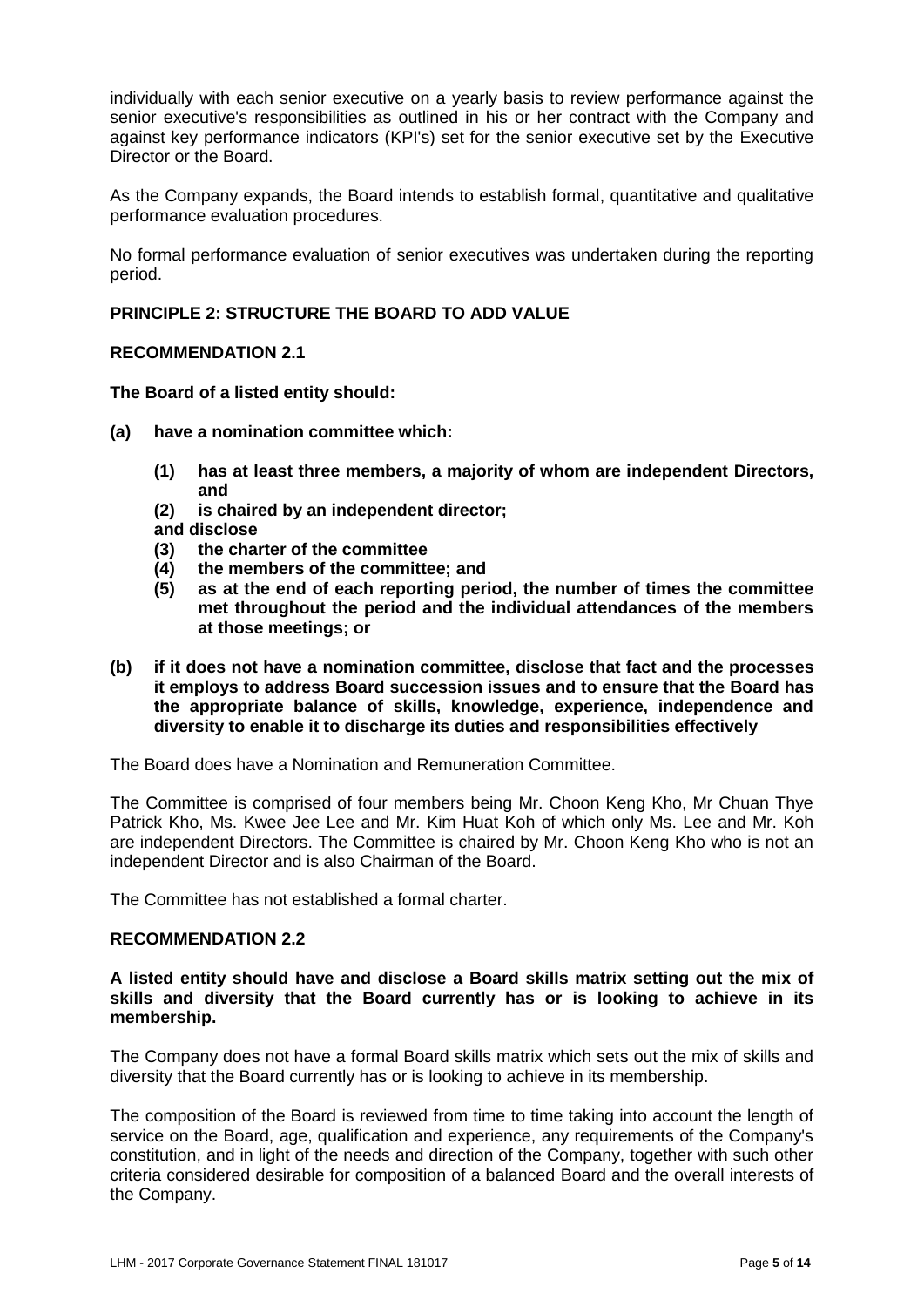Details of each Directors experience and length of service can be found on the Company's website and are reported in the Company's Financial Report on an annual basis.

The Board is currently comprised of directors with significant experience as directors of public companies; marketing experience; accounting and financial expertise; experience in the management and growth of businesses and extensive experience in the industry in which The Company operates. The Board considers that these skills and experience are appropriate for The Company.

## **RECOMMENDATION 2.3**

## **A listed entity should disclose:**

- **(a) the names of the directors considered by the Board to be independent Directors;**
- **(b) if a director has an interest, position, association or relationship of the type described in Box 2.3 but the Board is of the opinion that it does not compromise the independence of the director, the nature of the interest, position, association or relationship in question and an explanation of why the Board is of that opinion; and**
- **(c) the length of service of each Director.**

Peter Mackinlay, Kwee Jee Lee, Kim Huat Koh and Chuan Chi Kao are considered Independent Directors.

In addition, the Board has adopted a series of safeguards to ensure that independent judgement is applied when considering the business of the Board:

- (i) Directors are entitled to seek independent professional advice at the Company's expense. Prior written approval of the Chairman is required but this is not unreasonably withheld.
- (ii) Directors having a conflict of interest with an item for discussion by the Board must absent themselves from a Board meeting where such item is being discussed before commencement of discussion on such topic.
- (iii) The Independent Directors confer on a "needs" basis with the Chairman, if warranted and considered necessary by the Independent Directors.

The Board considers Non-Executive Directors to be independent even if they have minor dealings with the Company, provided they are not a substantial shareholder. Transactions with a value in excess of 5% of the Company's annual operating costs are considered material. A Director will not be considered independent if he/she is involved in transactions with the Company that are in excess of this materiality threshold.

Details of each Directors experience and length of service can be found on the Company's website and are reported in the Company's Financial Report on an annual basis.

#### **RECOMMENDATION 2.4**

#### **A majority of the Board of a listed entity should be independent Directors.**

Independent Directors do not make up the majority of the Board. This situation has arisen due to Mr. Archibald accepting the position as an Executive Director following the resignation of the Chief Executive Officer in December 2016. Historically the majority of the Board have been independent Directors and it is anticipated that this situation will be rectified once a new CEO is appointed.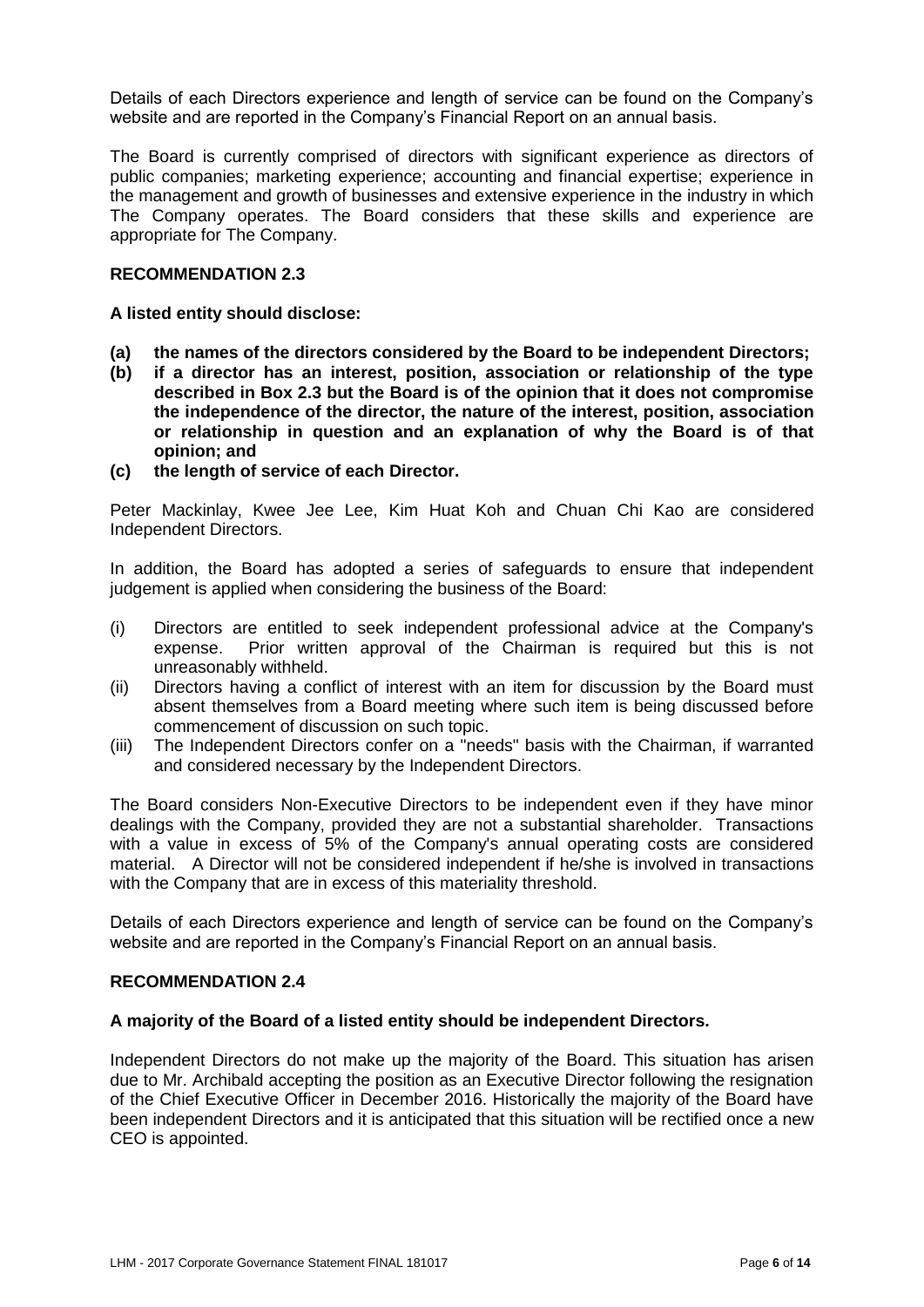## **RECOMMENDATION 2.5**

## **The chair of the Board of a listed entity should be an independent Director and, in particular, should not be the same person as the CEO of the entity.**

Mr. Choon Keng Kho is the current Chairman of the Company. He is not an independent Director and is not the same person as the CEO.

The Board accepts that the Company does not fully comply with this recommendation given that Mr. Kho is not considered to be an independent Director. Mr. Kho's experience and focus are important to the future direction and success of the Company.

The Chairman's role includes:

- i. providing effective leadership on formulating the Board's strategy;
- ii. representing the views of the Board to the public;
- iii. ensuring that that the Board meets at regular intervals throughout the year and that minutes of meeting accurately record decisions taken and where appropriate the views of individual Directors;
- iv. guiding the agenda, information flow and conduct of all Board meetings;
- v. reviewing the performance of the Board of Directors; and
- vi. monitoring the performance of the senior management of the Company.

#### **RECOMMENDATION 2.6**

**A listed entity should have a program for inducting new Directors and provide appropriate professional development opportunities for Directors to develop and maintain the skills and knowledge needed to perform their role as Directors effectively**

The Company has not established a formal program for inducting new Directors however new Directors would be provided with all relevant Company policies and procedures.

Directors are encouraged to pursue appropriate professional development opportunities to develop and maintain their skills and knowledge in order to perform their role as Directors effectively.

All Board members have access to professional independent advice at the Company's expense, provided they first obtain the Chairman's approval, with such approval not being withheld unreasonably.

## **PRINCIPLE 3: ACT ETHICALLY AND RESPONSIBLY**

#### **RECOMMENDATION 3.1**

#### **A listed entity should:**

# **(a) have a code of conduct for its Directors, senior executives and employees; and**

**(b) disclose that code or a summary of it.**

The Board has approved a Code of Conduct which applies to all Directors, officers and employees and is available on the Company's website.

Key general principles outlined in the Code of Conduct include:

- the primary responsibility is to the Company as a whole;
- the requirement to act honestly, with integrity, in good faith and in the best interests of the Company as a whole;
- a duty to use due care and diligence in fulfilling the functions of their position and exercising the powers;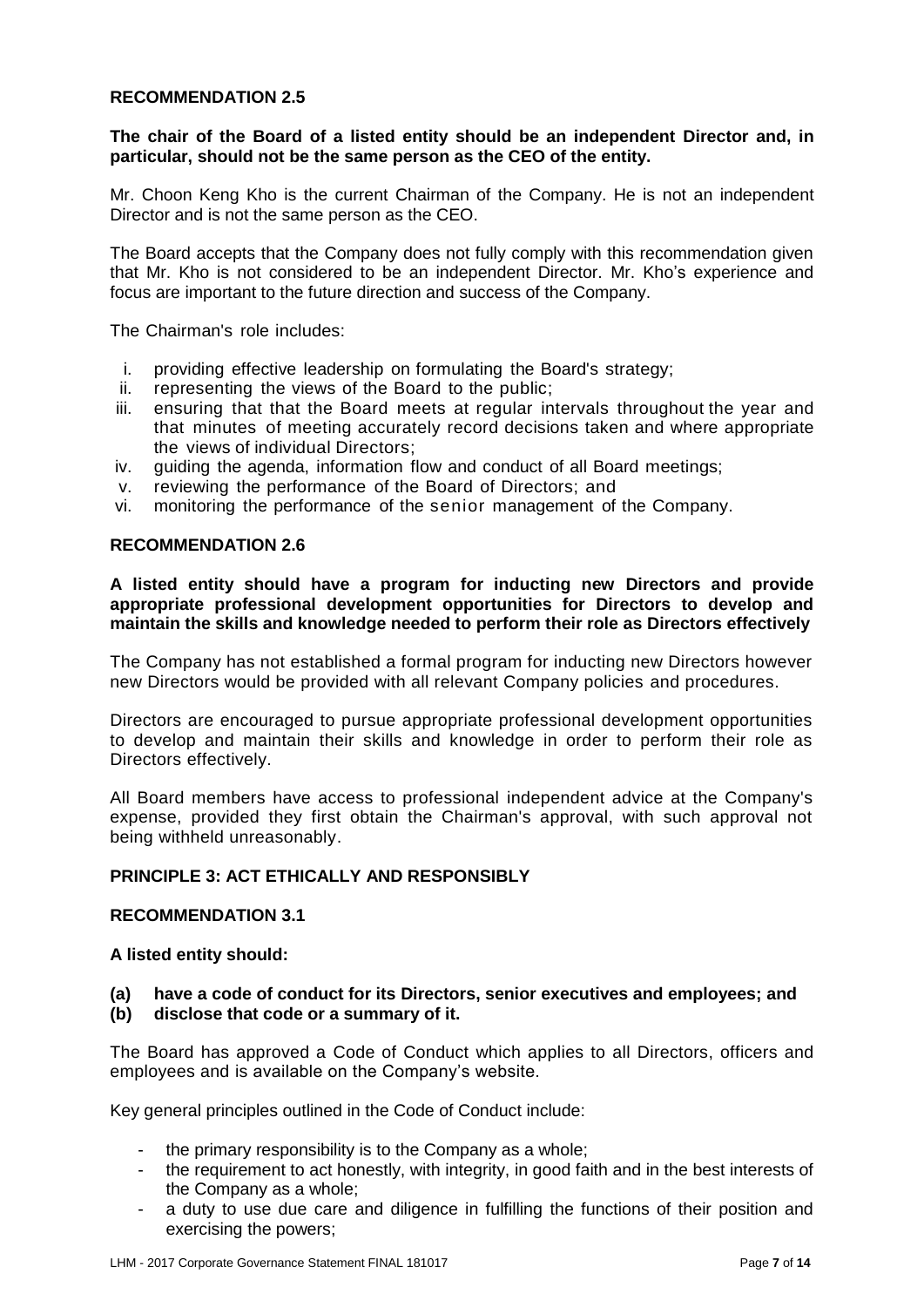- a requirement not to take advantage of ones position for personal gain, or the gain of their associates or to cause detriment to the Company;
- an obligation to be independent in their judgments;
- an obligation to maintain the confidentiality of Company information;
- an obligation to comply with the spirit, as well as the letter, of the law and with the principles of the Code.

## **PRINCIPLE 4: SAFEGUARD INTEGRITY IN CORPORATE REPORTING**

#### **RECOMMENDATION 4.1**

**The Board of a listed entity should:**

- **(a) have an audit committee which:**
	- **(1) has at least three members, all of whom are non-executive Directors and a majority of whom are independent Directors; and**

**(2) is chaired by an independent Director, who is not the chair of the Board, and disclose:**

- **(3) the charter of the committee;**
- **(4) the relevant qualifications and experience of the members of the committee; and**
- **(5) in relation to each reporting period, the number of times the committee met throughout the period and the individual attendances of the members at those meetings; or**
- **(b) if it does not have an audit committee, disclose that fact and the processes it employs that independently verify and safeguard the integrity of its corporate reporting, including the processes for the appointment and removal of the external auditor and the rotation of the audit engagement partner.**

The Board has a formal audit committee which is comprised of four members all of whom are non-executive Directors. Two of the members are independent directors.

The Chair of the Audit Committee is an independent Director.

The Company has not adopted an Audit Committee Charter.

The Board has determined that role of the audit committee shall extend to:

- (i) monitor and review the integrity of the financial reporting of the Company, reviewing significant financial reporting judgments;
- (ii) review the Company's internal financial control system and risk management systems;
- (iii) monitor, review and oversee the external audit function including, matters concerning appointment and remuneration, independence and non-audit services;
- (iv) monitor and review compliance with the Company's Corporate Governance Statement; and
- (v) perform such other functions as assigned by law or the Company's Constitution.

The audit committee may seek provision of educational information on accounting policies and other financial topics relevant to the Company to assist in fulfilling its duties. Further, the audit committee may seek explanations and additional information from the Company's external auditors, without management present, when required.

When considered necessary or appropriate, the audit committee may conduct or authorise investigations and may retain independent legal, accounting or other advisors.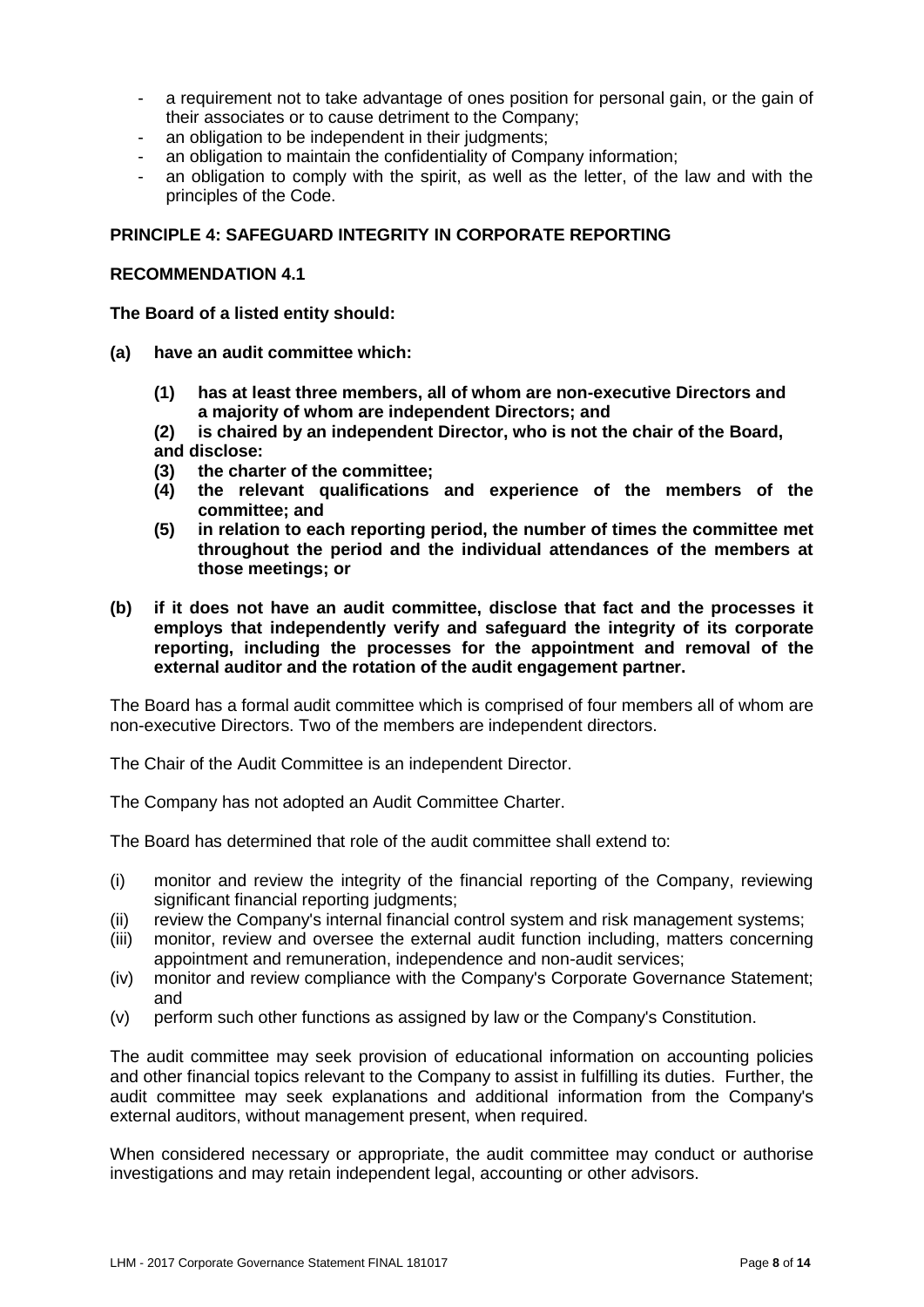Details relating to the relevant qualifications and experience of the members of the committee and the number of times the committee met throughout the reporting period and the individual attendances of the members at those meetings are set out on an Annual Basis in the Directors Report contained in the Company's Year End Financial Report which is released to the market and posted on the Company's website.

## **RECOMMENDATION 4.2**

**The Board of a listed entity should, before it approves the entity's financial statements for a financial period, receive from its CEO and CFO a declaration that, in their opinion, the financial records of the entity have been properly maintained and that the financial statements comply with the appropriate accounting standards and give a true and fair view of the financial position and performance of the entity and that the opinion has been formed on the basis of a sound system of risk management and internal control which is operating effectively.**

The Company's Executive Director and Finance Manager have reported in writing to the Board in respect of the half-year ended 31 December 2016 and the year ended 30 June 2017 confirming that:

- (i) the financial records of the entity have been properly maintained and that the financial statements comply with the appropriate accounting standards;
- (ii) the Company's financial statements are complete and present a true and fair view, in all material respects, of the financial condition and performance of the Company; and
- (iii) the above statement is founded on a sound system of internal control and risk management which implements the policies adopted by the Board and that the Company's risk management and internal controls are operating effectively in all material respects.

#### **RECOMMENDATION 4.3**

## **A listed entity that has an AGM should ensure that its external auditor attends its AGM and is available to answer questions from security holders relevant to the audit.**

The Company's external auditor attends the AGM and is available to answer questions from shareholders relevant to the conduct of the audit.

### **PRINCIPLE 5: MAKE TIMELY AND BALANCED DISCLOSURE**

## **RECOMMENDATION 5.1**

#### **A listed entity should:**

- **(a) have a written policy for complying with its continuous disclosure obligations under the Listing Rules; and**
- **(b) disclose that policy or a summary of it.**

The Board has approved a Continuous Disclosure Policy. This policy outlines the disclosure obligations of the Company under the Corporations Act 2001 and the Australian Securities Exchange (ASX) Listing Rules. The policy is designed to ensure that procedures are in place so that ASX is properly informed of matters which may have a material impact on the price at which tits securities are traded.

The Company is committed to:

 ensuring that all market participants have equal opportunity to receive externally available information issued by the Company;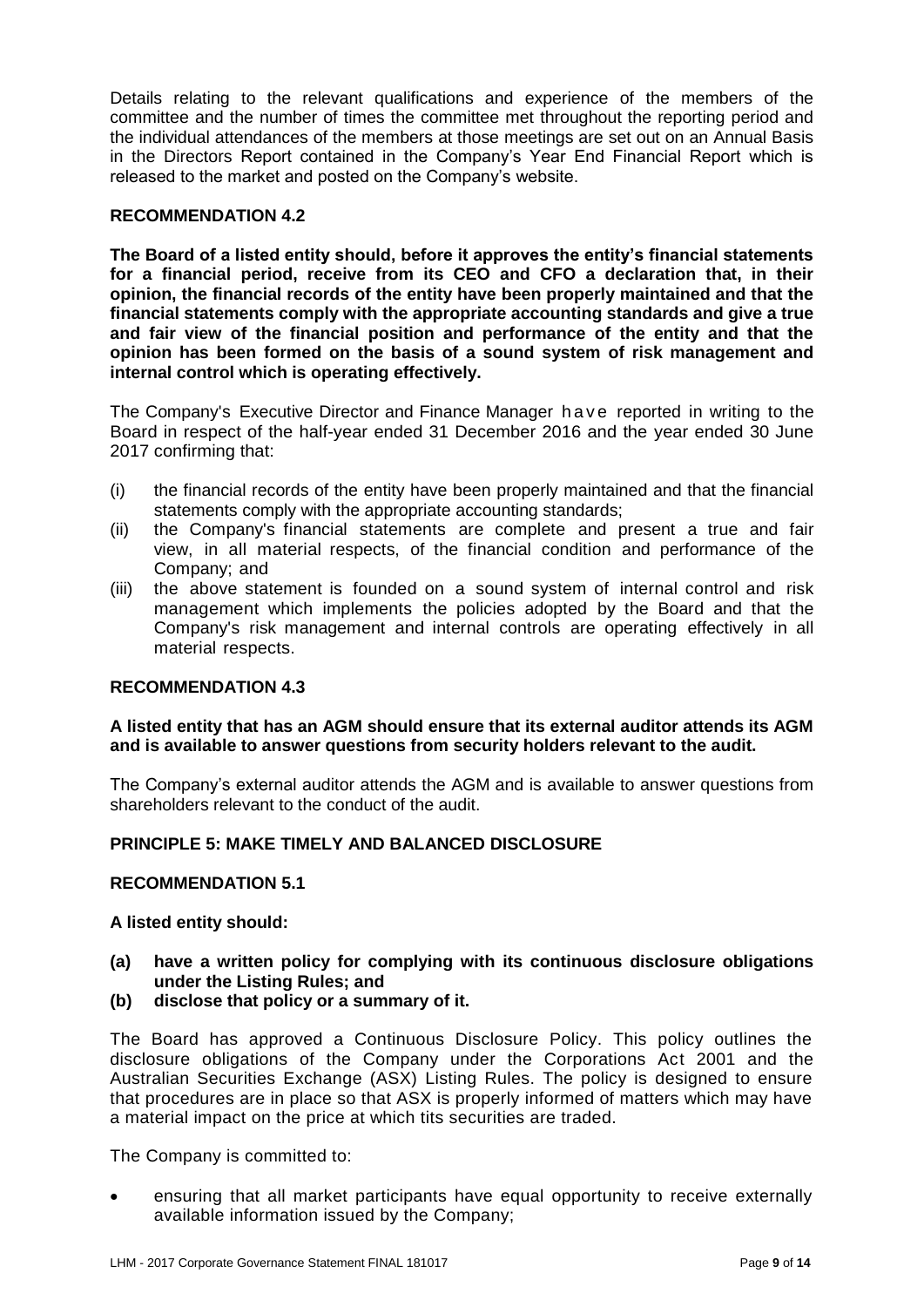- complying with the general and continuous disclosure principles contained in the Corporations Act and the ASX Listing rules;
- preventing the selective or inadvertent disclosure of material price sensitive information; and
- ensuring shareholders and the market are provided with full and timely information about the Company's activities.

The Company has procedures in place to identify matters that are likely to have a material effect on the price of the Company's securities and to ensure those matters are notified to the Australian Securities Exchange in accordance with its listing rule disclosure requirements.

The distribution of information to the market and media is handled by the Chairman, the Executive Director or the Company Secretary. The Company Secretary has been nominated as the person responsible for communications with Australian Securities<br>Exchange. This role includes responsibility for compliance with the continuous This role includes responsibility for compliance with the continuous disclosure requirements of the Australian Securities Exchange Listing Rules and overseeing and coordinating information disclosures to Australian Securities Exchange, analysts, brokers, shareholders the media and the public.

All disclosures to the Australian Securities Exchange will be posted on the Company's website soon after clearance has been received from the Australian Securities Exchange.

The Executive Director and Company Secretary will monitor information in the marketplace to ensure that a false market does not emerge in the Company's securities.

## **PRINCIPLE 6: RESPECT THE RIGHTS OF SECURITY HOLDERS**

#### **RECOMMENDATION 6.1**

## **A listed entity should provide information about itself and its governance to investors via its website.**

Information about the Company and its governance are available on the Company's website. The Company's website provides detailed corporate information and has a specific section relating to corporate governance.

#### **RECOMMENDATION 6.2**

#### **A listed entity should design and implement an investor relations program to facilitate effective two-way communication with investors.**

The Company has designed a communications policy for promoting effective communication with shareholders and receive communication from shareholders, including by electronic means, and encouraging shareholder participation at general meetings and at the annual general meeting.

The Company recognises the value of providing current and relevant information to its shareholders. Information is communicated to shareholders through:

- continuous disclosure to the ASX of all material information;
- periodic disclosure through the annual report, half year financial report and quarterly reporting of activities;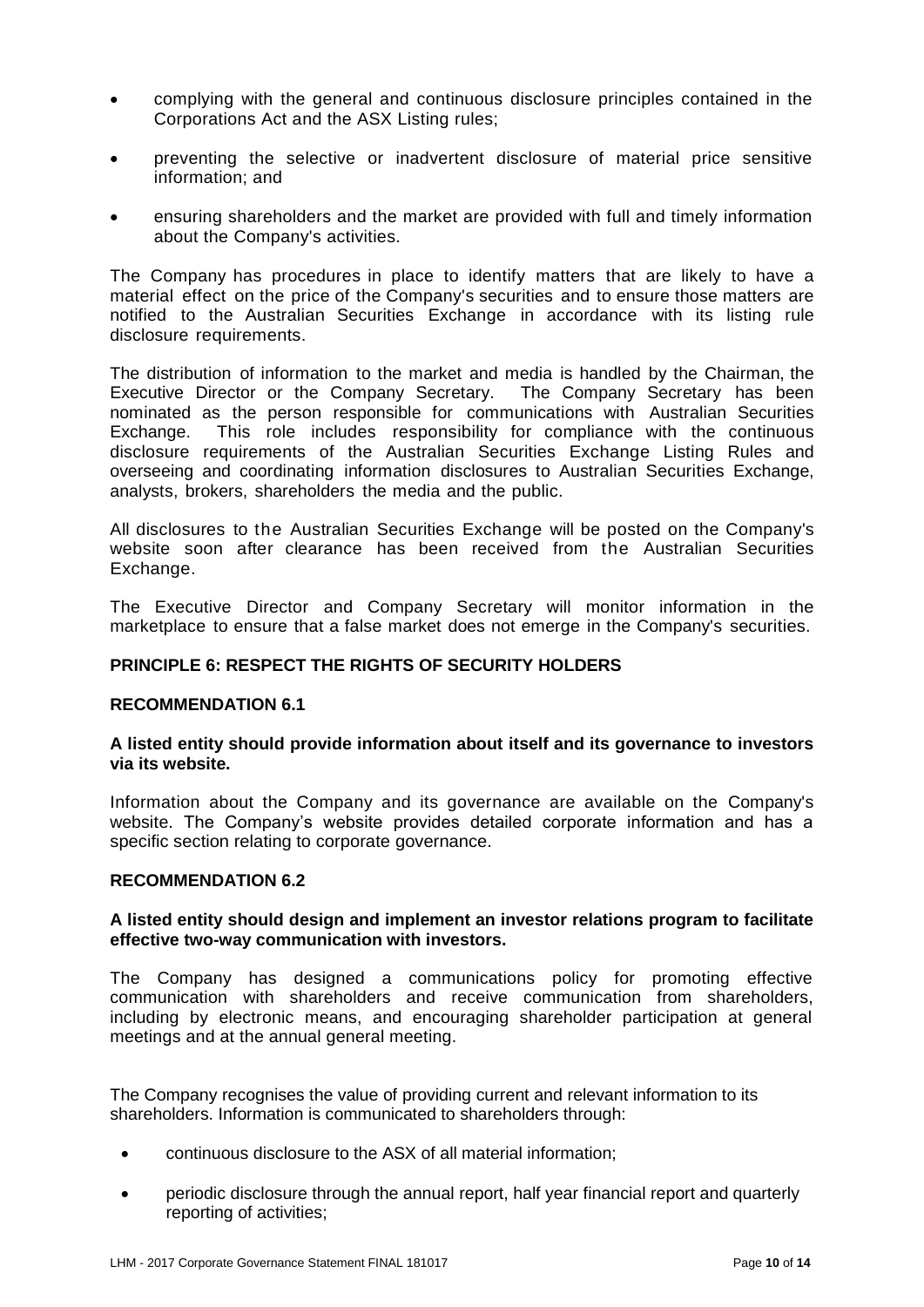- notices of meetings and explanatory material;
- the annual general meeting;
- periodic newsletters or letters from the Chairman or Executive Director; and
- the Company's web-site at [www.landnhomesgroup.com](http://www.landnhomesgroup.com/)

The Company is committed to the promotion of investor confidence by ensuring that trading in the Company's securities takes place in an efficient, competitive and informed market.

Investors and other stakeholders are invited to subscribe to an email alert facility on the Company's website so that they can receive material announcements which have been released by the Company to the market via email in a timely manner.

#### **RECOMMENDATION 6.3**

## **A listed entity should disclose the policies and processes it has in place to facilitate and encourage participation at meetings of security holders.**

The Company does not have formal policies or processes in place to facilitate or encourage participation at shareholder meetings. The Company will despatch a Notice of Meeting and Explanatory Statement to shareholders in accordance with statutory requirements. In addition details of any shareholder meeting will be posted on the Company's website.

At any meeting of shareholders, shareholders will be encouraged to ask questions of the Board of Directors in relation to the matters to be considered at such meeting and where appropriate relating to the operation of the Company.

## **RECOMMENDATION 6.4**

## **A listed entity should give security holders the option to receive communications from, and send communications to, the entity and its security registry electronically.**

The Company provides shareholders with the option to receive communications from, and send communications to, the entity and its security registry electronically.

## **PRINCIPLE 7: RECOGNISE AND MANAGE RISK**

## **RECOMMENDATION 7.1**

**The Board of a listed entity should:**

- **(a) have a committee or committees to oversee risk, each of which:**
	- **(1) has at least three members, a majority of whom are independent Directors; and**
	- **(2) is chaired by an independent director,**
	- **and disclose:**
	- **(3) the charter of the committee;**
	- **(4) the members of the committee; and**
	- **(5) as at the end of each reporting period, the number of times the committee met throughout the period and the individual attendances of the members at those meetings; or**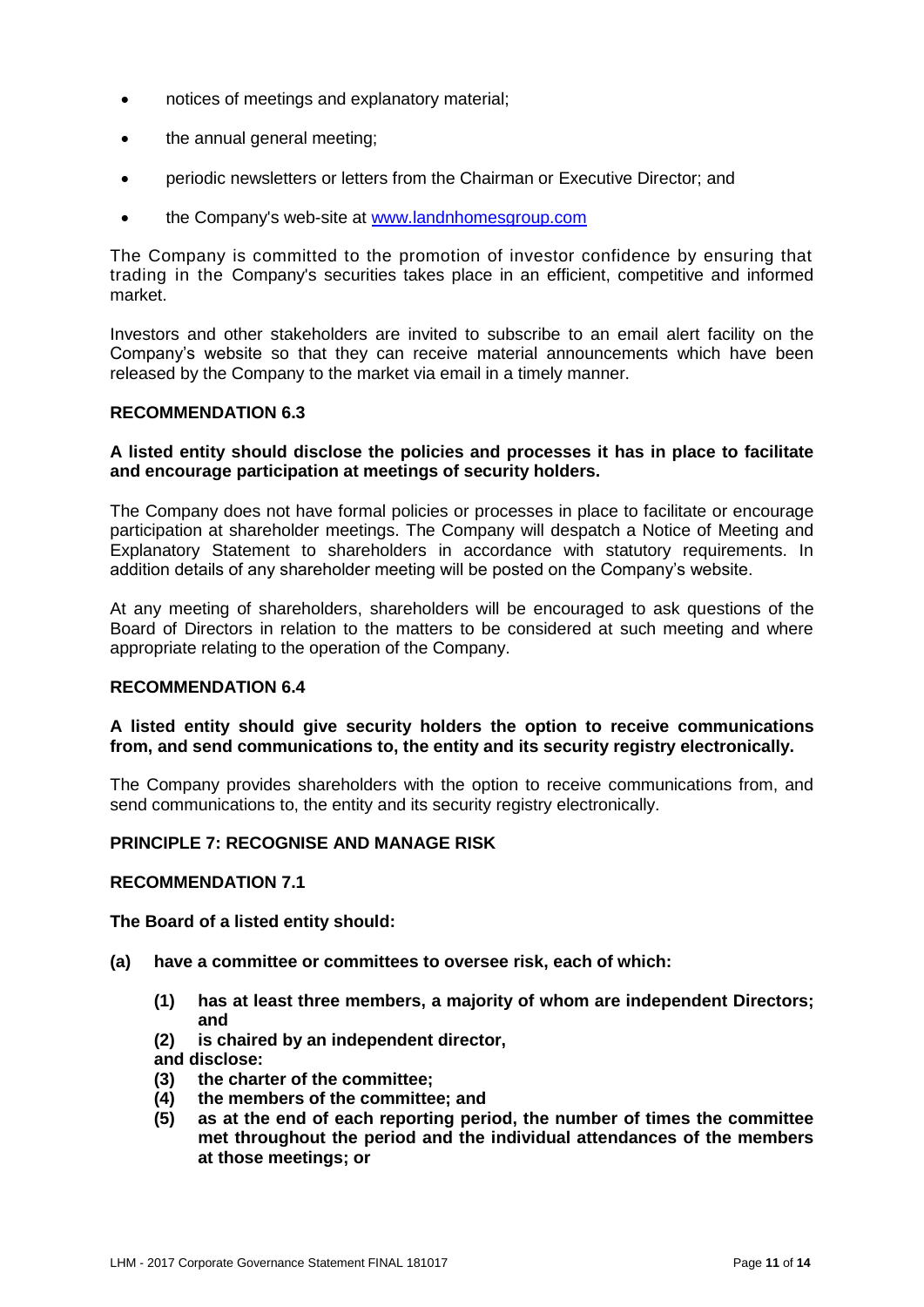## **(b) if it does not have a risk committee or committees that satisfy (a) above, disclose that fact and the processes it employs for overseeing the entity's risk management framework.**

In light of the nature of the Company's operations, formal and informal policies for the oversight and management of the various business risks associated with the Company's activities are conducted at Board level and accordingly the Company has not established a formal committee to oversee risk.

The Board has adopted a Risk Management, Internal Compliance and Control Policy., which sets out the Company's risk management and control framework. Under the policy, the Board is responsible for the oversight of the Company's risk management and control framework and satisfying itself that management has developed and implemented a sound system of risk management and internal control.

Under the policy, the Board currently delegates day-to-day management of risk to the Executive Director, who is responsible for identifying, assessing, monitoring and managing risks.

In fulfilling the duties of risk management, the Executive Director may obtain independent expert advice on any matter they believe appropriate, with the prior approval of the Board.

The Board receives a periodic report from management as to the effectiveness of the Company's management of identified risks, including identified weaknesses or incidents.

## **RECOMMENDATION 7.2**

**The Board or a committee of the Board should:**

- **(a) review the entity's risk management framework at least annually to satisfy itself that it continues to be sound; and**
- **(b) disclose, in relation to each reporting period, whether such a review has taken place.**

The Board is provided with regular reporting on the management of operations and the financial condition of the Company aimed at ensuring that risks are identified, assessed and appropriately managed as and when they arise or are identified.

The Board has not undertaken a formal review of the Company's risk management framework.

## **RECOMMENDATION 7.3**

#### **A listed entity should disclose:**

- **(a) if it has an internal audit function, how the function is structured and what role it performs; or**
- **(b) if it does not have an internal audit function, that fact and the processes it employs for evaluating and continually improving the effectiveness of its risk management and internal control processes.**

In light of the nature and extent of the Company's operations and activities, the Company has not established an internal audit function.

The Board continuously reviews the activities of the Group to identify key business and operational risks and, where possible, will implement policies and procedures to address such risks and where approval to establish appropriate internal control processes.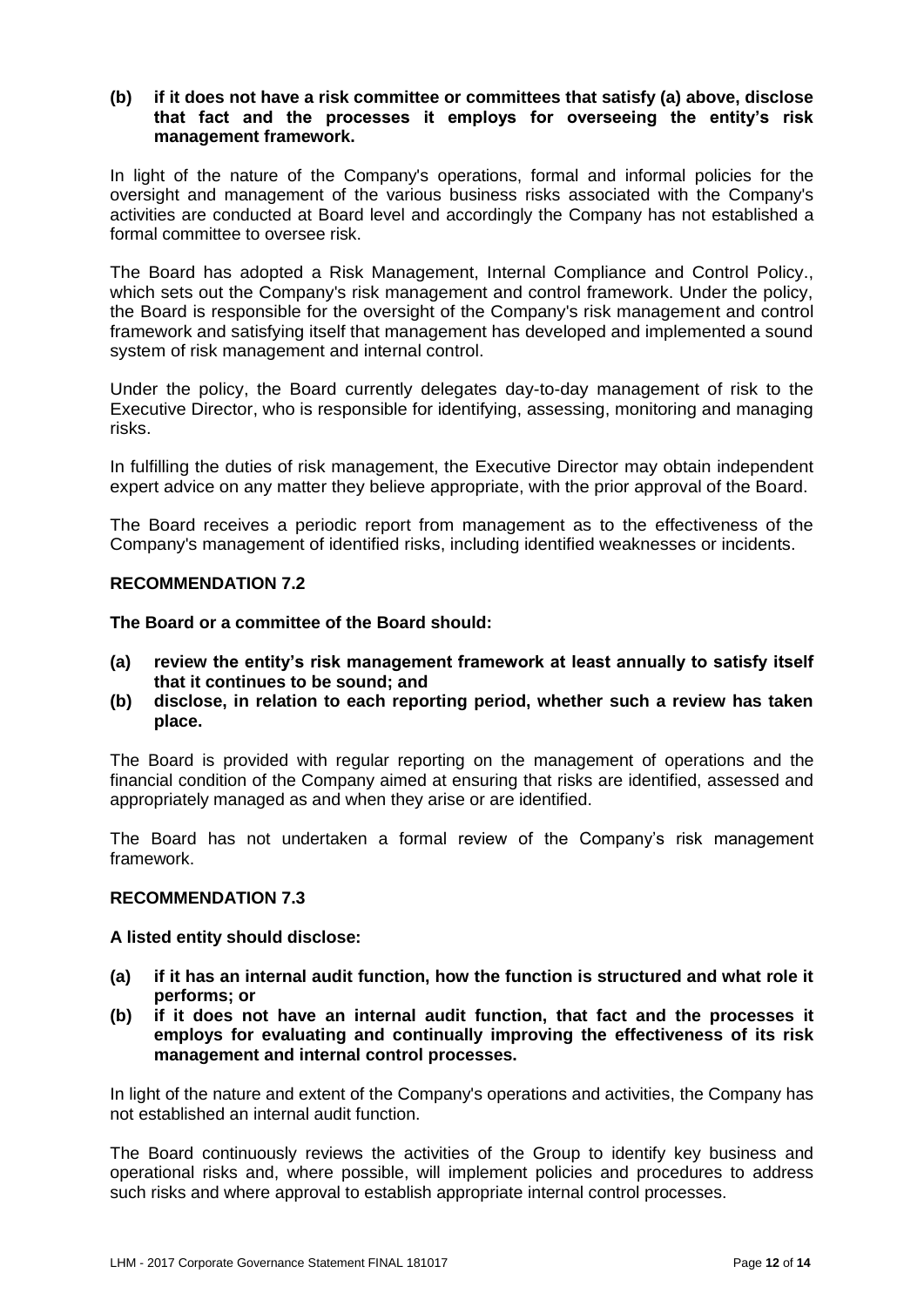The Board is provided with regular reporting on the management of operations and the financial condition of the Company aimed at ensuring that risks are identified, assessed and appropriately managed as and when they arise.

## **RECOMMENDATION 7.4**

## **A listed entity should disclose whether it has any material exposure to economic, environmental and social sustainability risks and, if it does, how it manages or intends to manage those risks.**

The Company does not have any material exposure to sustainability risks relating to economic, environmental and social matters.

## **PRINCIPLE 8: REMUNERATE FAIRLY AND RESPONSIBLY**

#### **RECOMMENDATION 8.1**

**The Board of a listed entity should:**

- **(a) have a remuneration committee which:**
	- **(1) has at least three members, a majority of whom are independent Directors; and**
	- **(2) is chaired by an independent director,**
	- **and disclose:**
	- **(3) the charter of the committee;**
	- **(4) the members of the committee; and**
	- **(5) as at the end of each reporting period, the number of times the committee met throughout the period and the individual attendances of the members at those meetings; or**
- **(b) if it does not have a remuneration committee, disclose that fact and the processes it employs for setting the level and composition of remuneration for Directors and senior executives and ensuring that such remuneration is appropriate and not excessive.**

The Board has established a Nomination and Remuneration Committee.

The Committee is comprised of four members being Mr. Choon Keng Kho, Mr Chuan Thye Patrick Kho, Ms. Kwee Jee Lee and Mr. Kim Huat Koh of which only Ms. Lee and Mr. Koh are independent Directors. The Committee is chaired by Mr. Choon Keng Kho who is not an independent Director and is also Chairman of the Board.

The Committee has not yet established a formal charter.

Details relating to the relevant qualifications and experience of the members of the committee and the number of times the committee met throughout the reporting period and the individual attendances of the members at those meetings are set out on an Annual Basis in the Directors Report contained in the Company's Year End Financial Report which is released to the market and posted on the Company's website.

The Board has determined that the functions of the Nomination and Remuneration Committee extend to reviewing:

- (i) remuneration packages of executive Directors, non-executive Directors and senior executives; and
- (ii) employee incentive and equity based plans including the appropriateness of performance hurdles and total payments proposed.